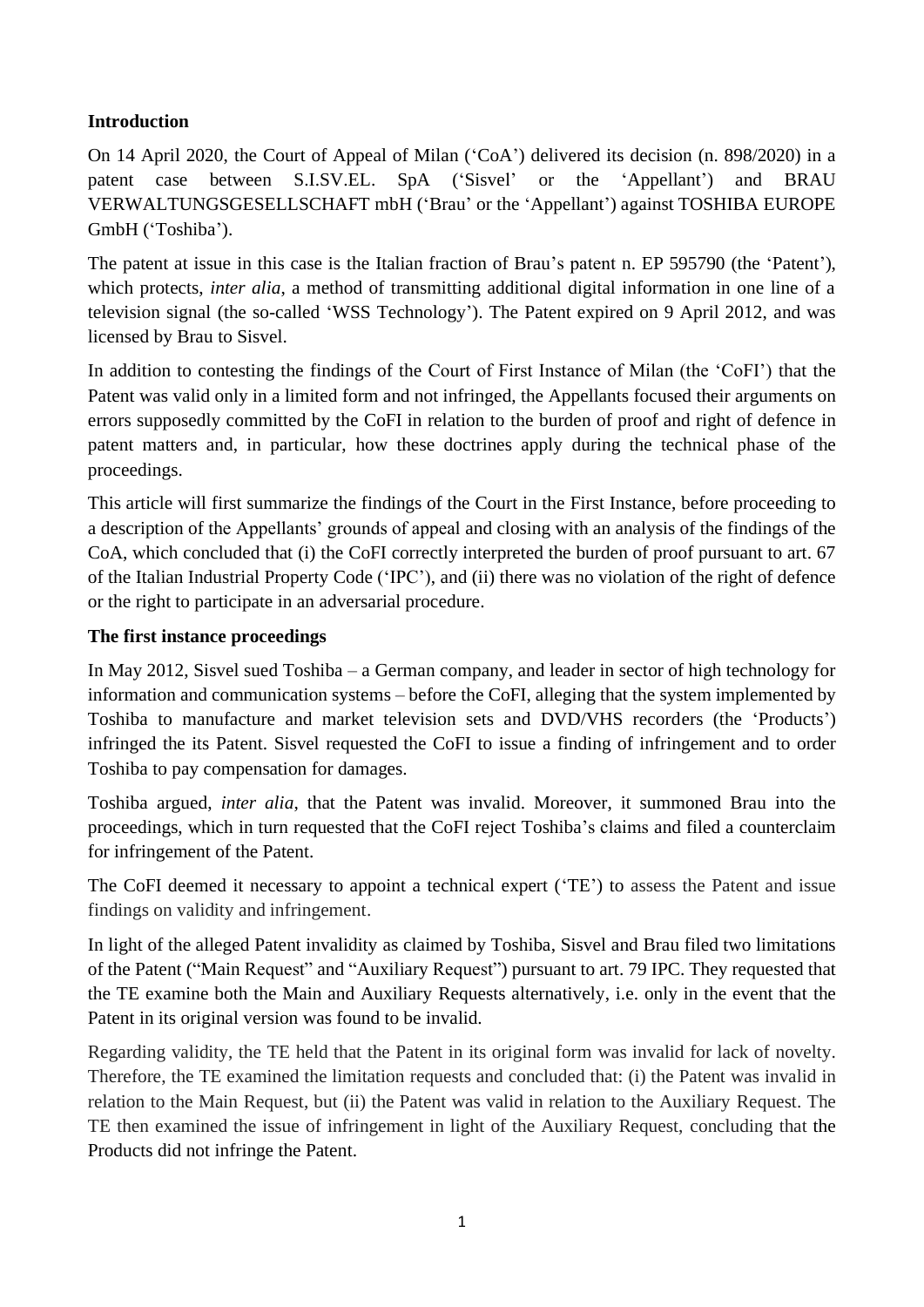Following the findings of the TE, Sisvel and Brau requested a supplementary expertise phase. The CoFI then ordered Toshiba to submit additional documentation concerning the Products to permit further examination, along with appropriate mechanisms in place to protect the confidential information of such materials. Specifically, only the TE and the technical experts appointed by the parties were allowed to access any documentation classified as confidential.

After examining these additional materials, the TE confirmed the finding that the Patent was not infringed.

According to Sisvel and Brau (later, the Appellants), however, the supplementary expert report was unsuitable because the documentation filed by Toshiba was insufficient and incomplete, and thus could not be a valid basis on which to draw a conclusion. Moreover, restrictions enforced to protect the confidentiality of the materials  $-$  i.e. the fact that only the TE and the parties' technical experts were allowed to access the documentation – prevented Sisvel and Brau from examining the documentation in full. This, in turn, negatively impacted the proper functioning of the adversarial procedure. Thus, Sisvel and Brau requested that the CoFI intervene and order that the technical expert phase be repeated, without the confidentiality limitations on the additional documentation that had been submitted by Toshiba.

The CoFI rejected this request, and proceeded to issuing a decision (decision n. 10965/2017) confirming the TE's opinion, concluding that the Patent, as limited pursuant to the Auxiliary Request, was valid, and it was not infringed by the Products.

As for Sisvel and Brau's objections regarding the supplementary expertise phase, the CoFI pointed out that it was the TE himself who did not find the overall documentation filed by Toshiba to be insufficient. Furthermore, the request to supplement the documentation submitted by Sisvel and Brau was generic. Finally, the confidentiality measures – which were agreed by the parties and, in any event, not contested by Sisvel or Brau – were suitable to ensure a discussion on technical matters.

Sisvel and Brau appealed the decision before the CoA.

## **Grounds of appeal**

In support of their application to the Court of Appeal, Sisvel and Brau raised three grounds of appeal:

- In their first ground, they claimed that the CoFI incorrectly found the Appellants' request to provide additional documents to be '*generic, irrelevant and filed with delay*'. In doing so, argued the Appellants, the CoFI wrongfully interpreted the burden of proof pursuant to art. 67 IPC, which, in their view, fell on Toshiba, which had the burden to provide specific and suitable documents capable of demonstrating the lack of infringement (the so-called 'negative burden of proof'), and instead the documentation it made available was incomplete and unintelligible (e.g, the information was in Japanese, and Toshiba itself had provided a summary of the information provided). As such, the documentation was completely incapable of allowing one to understand how the Products functioned and, therefore, to demonstrate that they did not infringe the Patent. Moreover, the Appellants claimed that their objections on this issue were prompt and punctual, e.g. they were raised during the hearings and technical meetings;
- Following that, in the second ground Appellants' claimed a violation of their right of defence during the supplementary technical expertise phase. Moreover, they criticized the fact that the